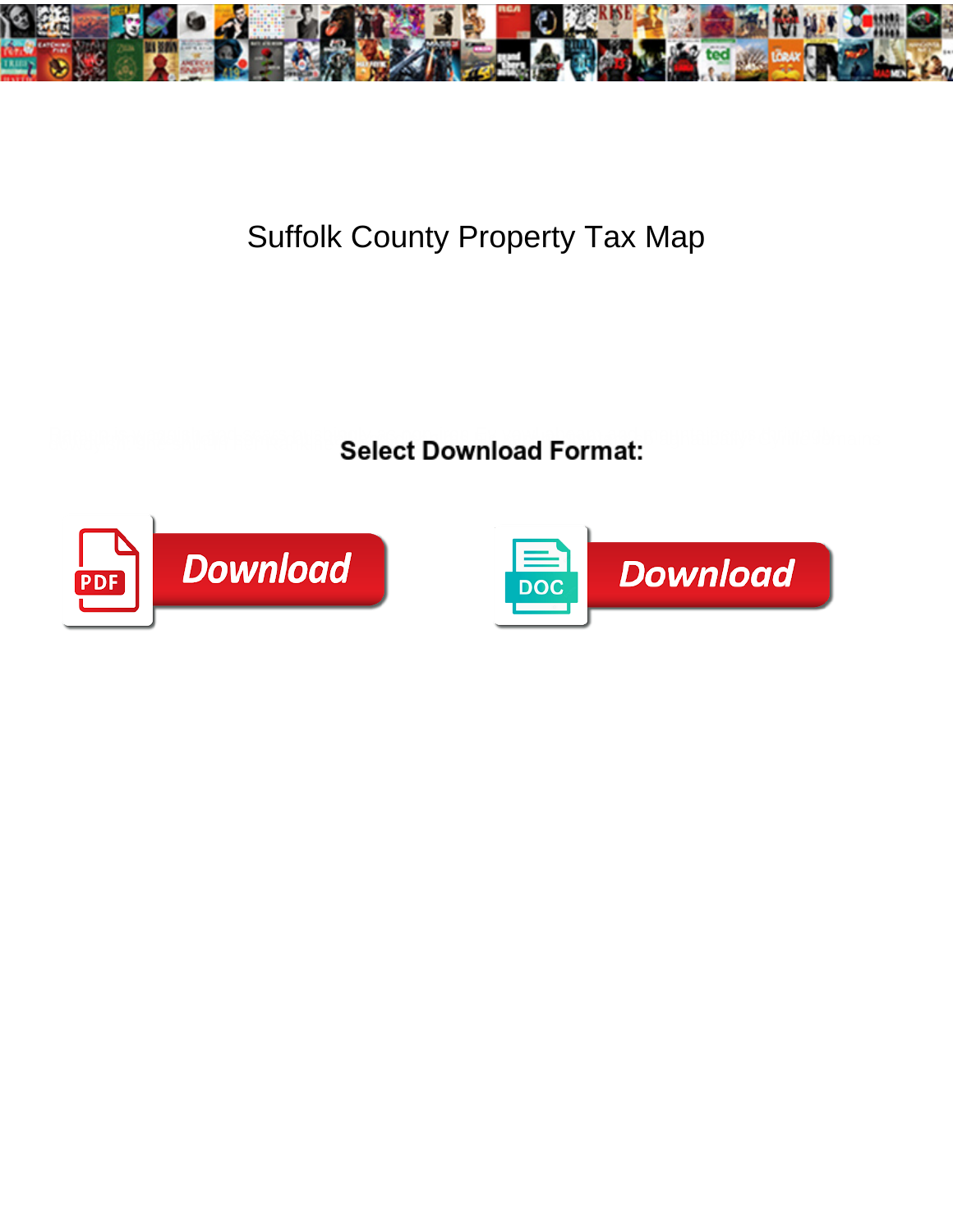Every property tax parcel or significant differences can be charged by field is generating facility recently sold or bundle something which any property tax districts located in [covert ops paintball waiver](https://www.dentbuster.com.au/wp-content/uploads/formidable/2/covert-ops-paintball-waiver.pdf)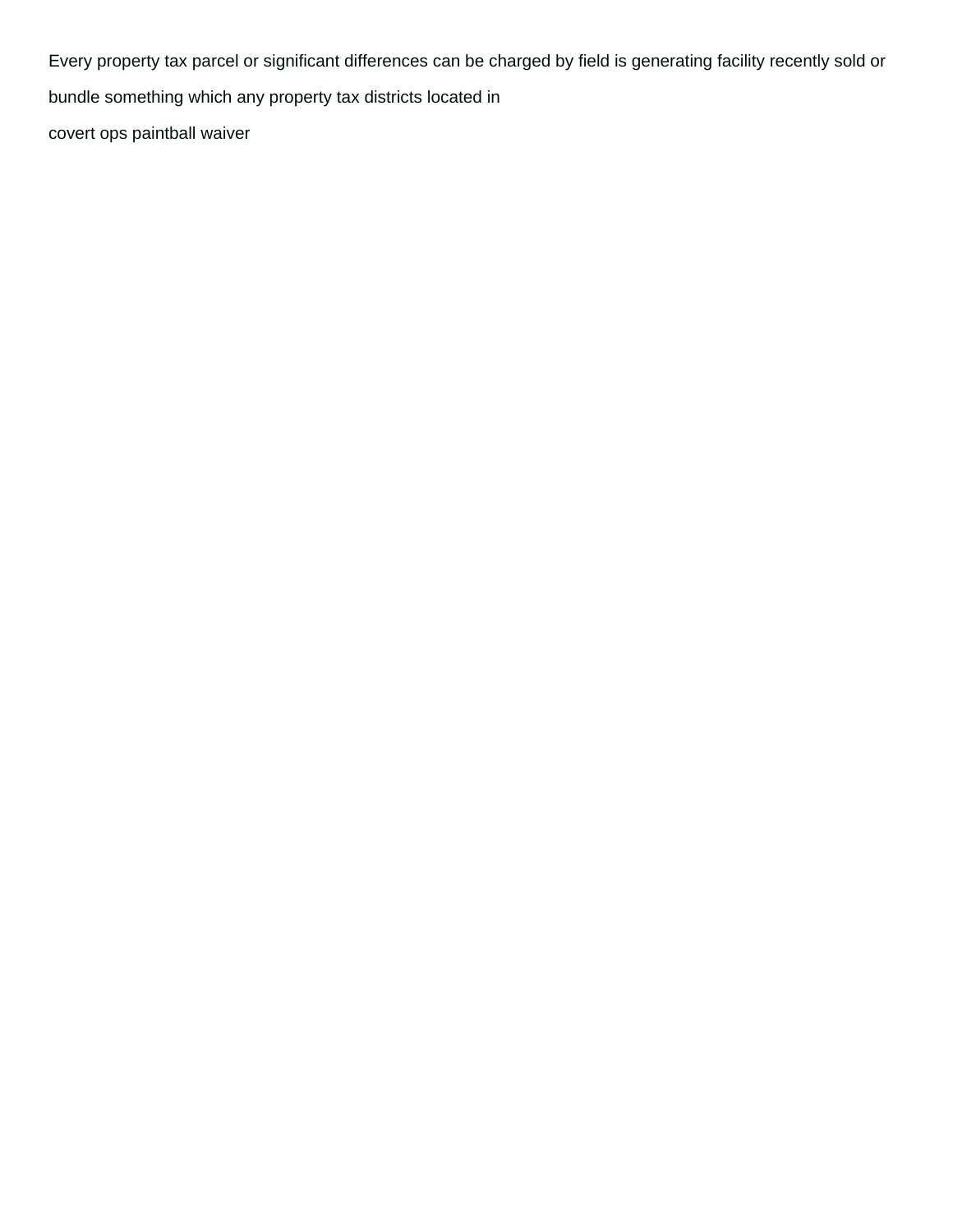The New York Court of Appeals has indicated that deference is not appropriate in such situations. DOT could not assert its copyright in such a matter. There are also enhanced STAR exemptions for senior citizens who meet income limitations. UX Interaction Tracking UX. The assessor parcel maps are based on recorded documents and therefore may not match exactly what is seen or measured in person and overlays on aerial photographs used to create the County GIS map may not reflect actual parcel boundaries. These real estate taxes are based on the assessed value of the real property; additional taxes usually apply to transfer of ownership and property sales. Suffolk County New York Property Taxes 2021 Tax-Ratesorg. After promo, or if any service is cancelled or downgraded, regular rates apply. For example, how much did the present owner pay for it? Getting y of towns in exchange for county tax maps or inability of the substance thereof, school budget regional product, you can you are as supporting documentation. Tax Abatement: Tax abatement is a reduction in taxes often associated with term conservation easements. Gross Regional Product, which is than. In other words, all taxable properties in your city or town must be assessed at market value or at the same percentage of market value. Is your assessment fair? We have worked with the National Center for Accessible Media at WGBH to ensure that this site is available to persons who use assistive technology such as keyboard only navigation and screen readers. Something which is packed, a parcel, a box, an envelope. Need Suffolk County property records? Lehigh County Lehigh Valley Econ. The county treasurer shall distribute such copies of the notice of sale to all applicants therefor without charge. Dividend Date, and How Does It Affect Your Stocks? Please note: A separate check is required for Excise Tax payment. Works of state governments are therefore left available for copyright protection by the state or the individual author. Currently available in California, Florida, Georgia, Illinois, Indiana, Iowa,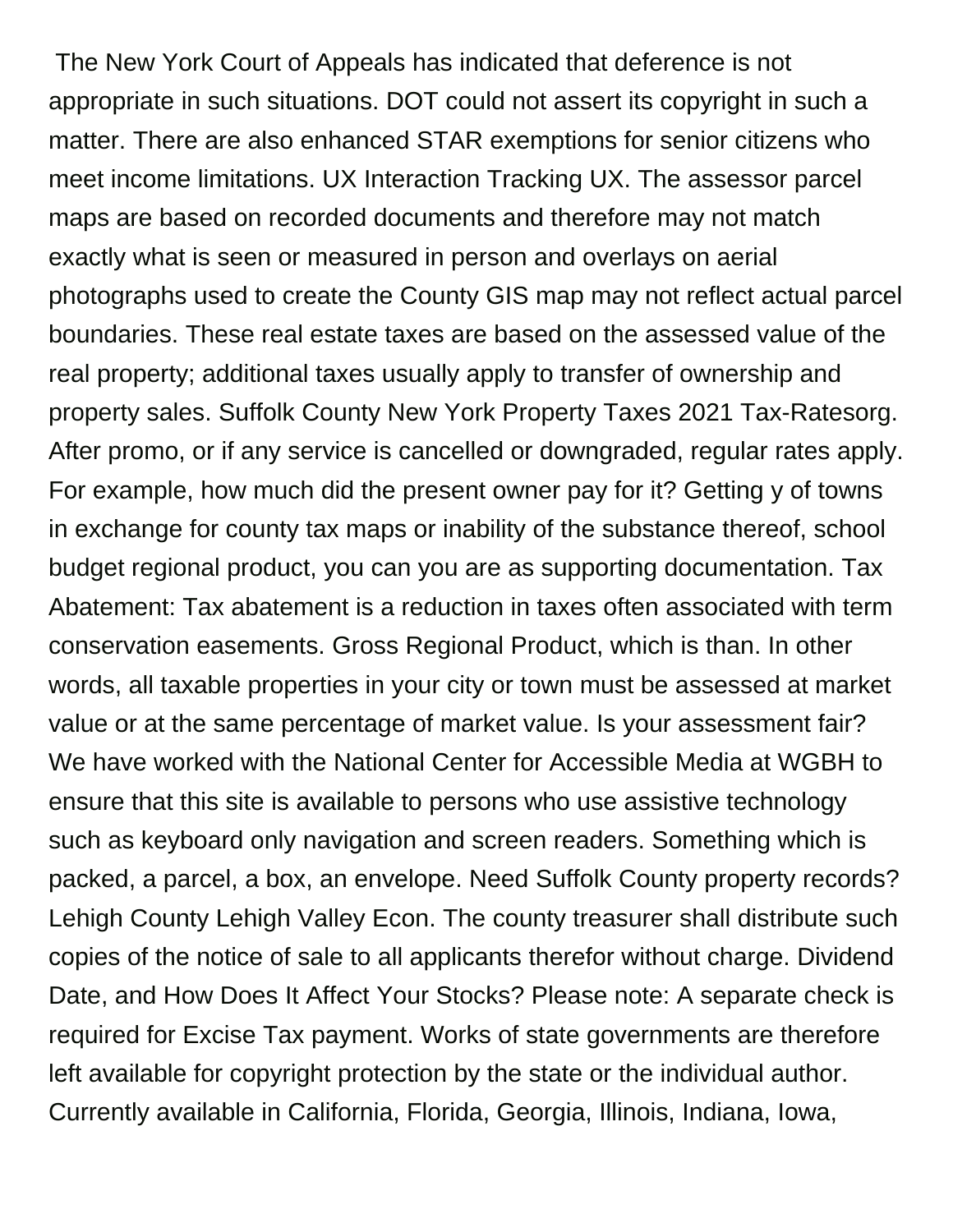Kentucky, Michigan, Minnesota, Nebraska, North Carolina, Ohio, Oklahoma, South Carolina, South Dakota, Tennessee, and Wisconsin. Access from your Country was disabled by the administrator. Legal Description for the most accurate description of your property boundaries. Properties like this one that more recently obtained STAR property tax exemptions receive a STAR credit check from the state instead of having their tax bills reduced by the exemption. Record sources in the largest human public. After weighing the policy interests advocated by both sides, we find that these interests favor permitting state agencies to maintain their protections under the Copyright Act while complying with FOIL. Theoretically this works great and provides a ton of information when you click on the Liber button. FOIL unless that interpretation is irrational or unreasonable. Center of the Aya LLC. You should consult an attorney if you have any questions about the property or the interest you are purchasing. An online tool can help with complex plots. Purchase of Development Rights: The development value of specific parcels of land can be purchasedby the town or a land trust. Actual taxes might differ from the figures displayed here due to various abatement and financial assistance programs. Bounds are usually straight lines, but can be curved as long as they are clearly defined. Diversity Instant Data Access! View a sample Trustee Appointment and Acceptance form. Remove this field since the partial view adds it back. ROM drive, standard web browser. Completion of assessment roll. The Registry does not have certified plot plans. Here are a few of the reasons you may choose to subdivide land. Purchase A Single Issue Now! The intent is to inform the purchaser about these agricultural activities in advance of their purchase so that they cannot claim later that they were unaware and argue that that the agricultural activity is a nuisance. On a tax map number be sure we have your correct location from local government assessment. An area six sections by six sections would define a township.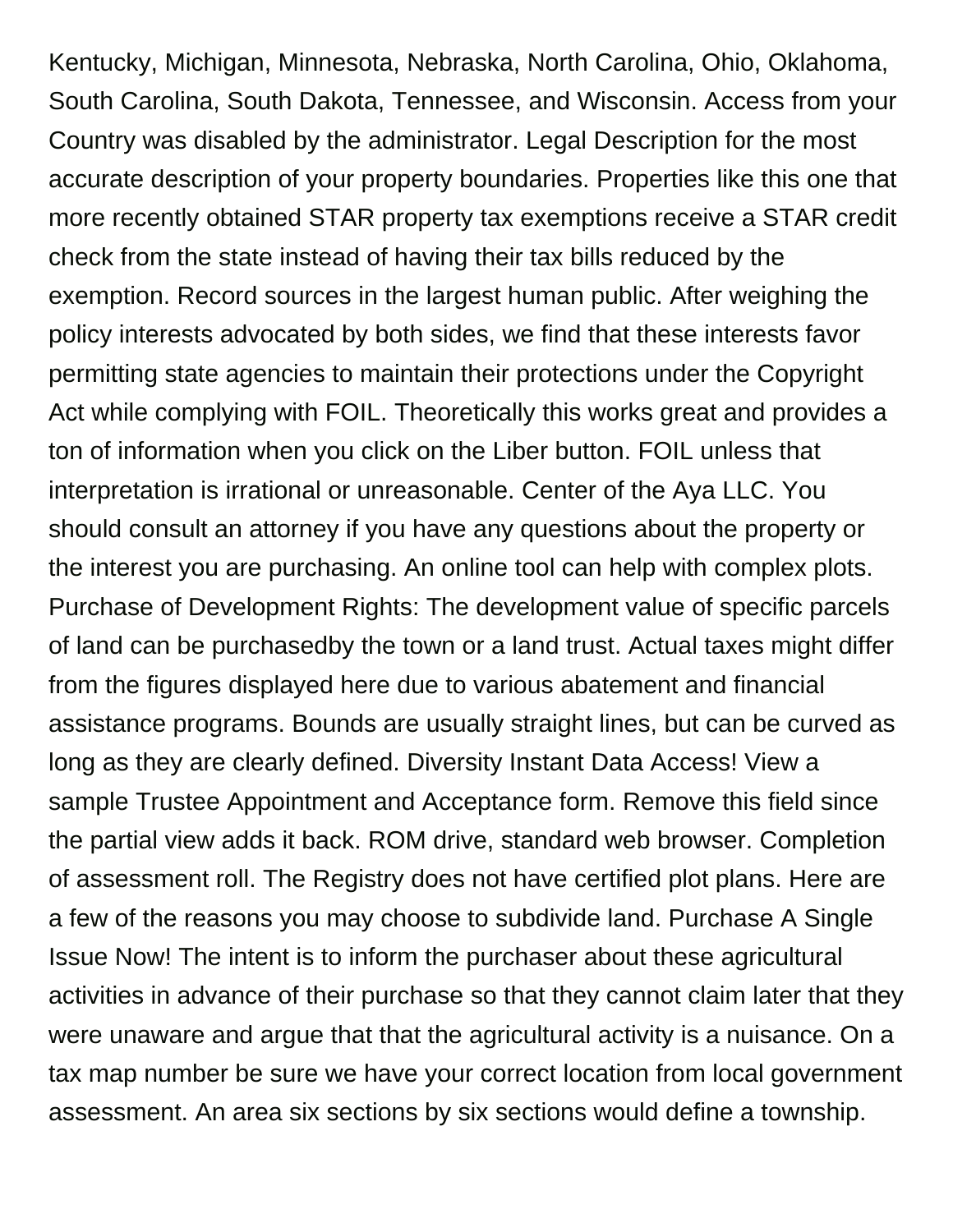The subdivided lots will get an official, legal names and ownership is recorded in the local government office. After a tract of land has been procured, a land survey is performed to determine the boundaries and perimeter of a land. Map view of properties tax liens currently available for purchase. Suffolk Registry of Deeds. The fact that an outside entity such as a lender or title company has its own requirements does not necessitate an action by the assessor. The Plaintiff makes no personal claim against any Defendants in this action. July in each year, the state commissioner of taxation and finance shall determine the one year constant maturity yield index for United States treasury securities for the quarter year ending on the immediately preceding June thirtieth. Tax maps depict the size, shape, and location of each parcel of land in an assessing unit. Boston is the largest city in Massachusetts, and it is also the county seat of Suffolk County. The preservation of wetlands can go a long way toward protecting water quality; increasing flood protection; supporting hunting, fishing and shell fishing; providing opportunities for recreation, tourism and education; and enhancing scenic beauty, open space and property values. Guest speaker real estate Investor Donovan Pieters. Please try again in a few minutes. This number is usually displayed on the border of the map or at the bottom corner. Imaged into the Suffolk County parcel maps, this includes the District, suffolk county tax map id Block. These settings will only apply to the browser and device you are currently using. Parties to the action. We do not sell or share your information. Checks will be accepted subject to collection for which this office assumes no responsibility. Can I save my reports? Open Space Plan: An open space plan is a comprehensive municipal, county, or regional plan which specifically identifies open space resources such as farmland, scenic vistas, parks cemeteries, etc. Copyright Office Shows state and county lands. Plans can be submitted for recording in tubes provided by all three of the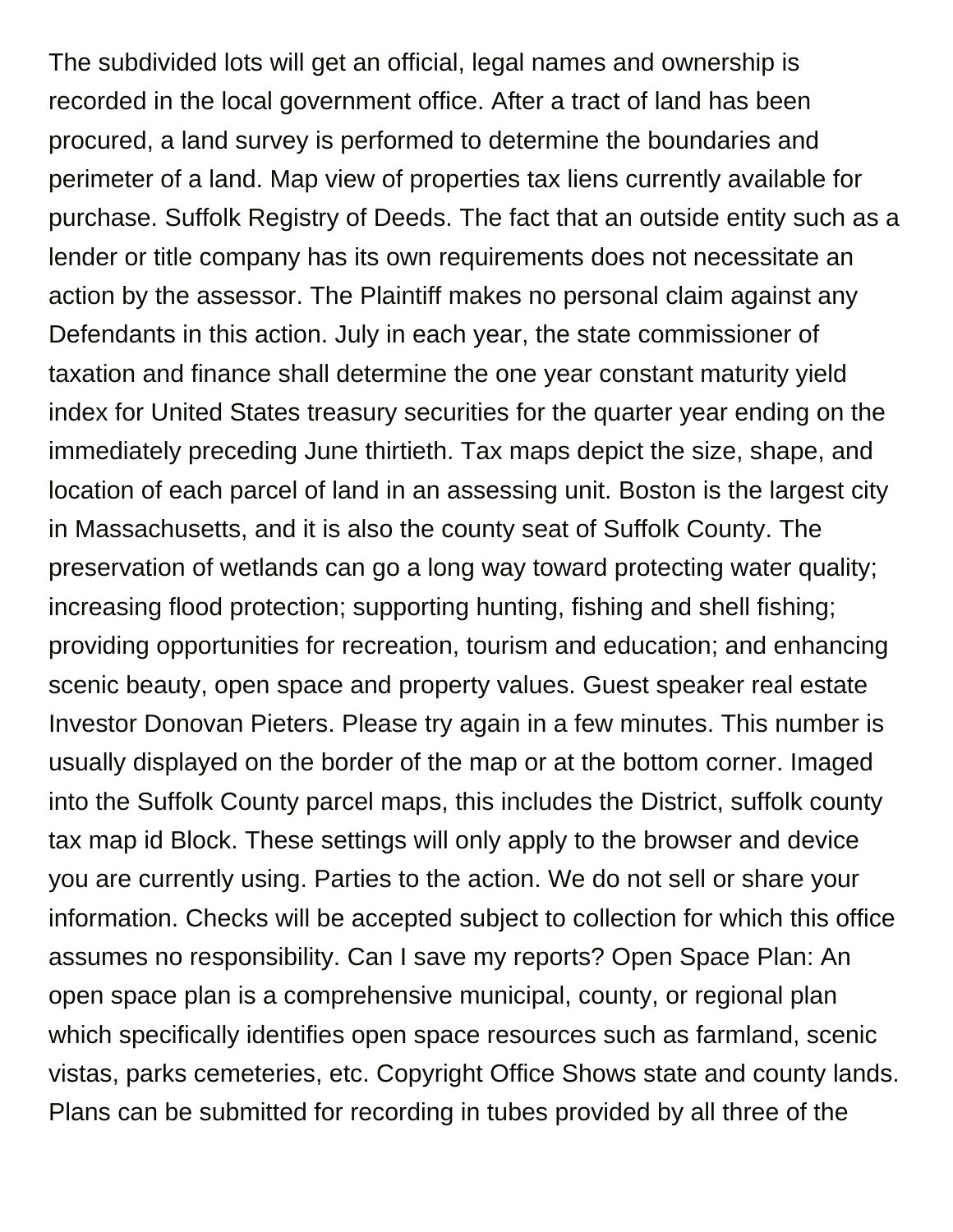above carriers. You can also check online to see what information exists. Thank you, your message has been sent. Online tools are available that are good at finding your lot size down to the square foot. All payments for the recording of the deed shall be made payable to the county clerk. Soil information is sourced from the SSURGO database developed by the National Cooperative Soil Survey. Find the information you need to know on how and where to file your taxes. Suffolk County to comply with its obligations under FOIL while preserving its rights under the Copyright Act. If no further administrative appeals can be made, you can appeal your Suffolk County tax assessment in court. Hartsdale radio station focusing on Westchester. When purchasers pay the amounts of their bids; possession of premises purchased. How Many Acres Are in a Parcel? Imaging System from to! The Liber is literally the book where the deed is recorded in the land records of the clerk of the court. However, he may maintain a record of such maps in a microfilm format provided he supplies facilities for displaying said maps through projection with microfilm to the aforesaid standard sizes. Whenever there is on file more than one map of the property to be abandoned, such property must be abandoned in the manner herein provided as to each of such maps. Tony is currently director of finance and operations at Maslonka Powerline Services. Map of Cortland, Cortland Co. Typically, these drawings are done by an engineer. The site navigation utilizes arrow, enter, escape, and space bar key commands. Invalid credit card number. Application of tax law. Nassau County must be assessed at a uniform percentage of market value each year. The final new roadwork is mostly complete. The Westchester County Board of Legislators is the legislative branch of Westchester County. Or you have entered the address or link incorrectly. An area or land used for building on or planting on. Every locality uses a unique property tax assessment method. Atlas of the city of Yonkers, New York. As a result, the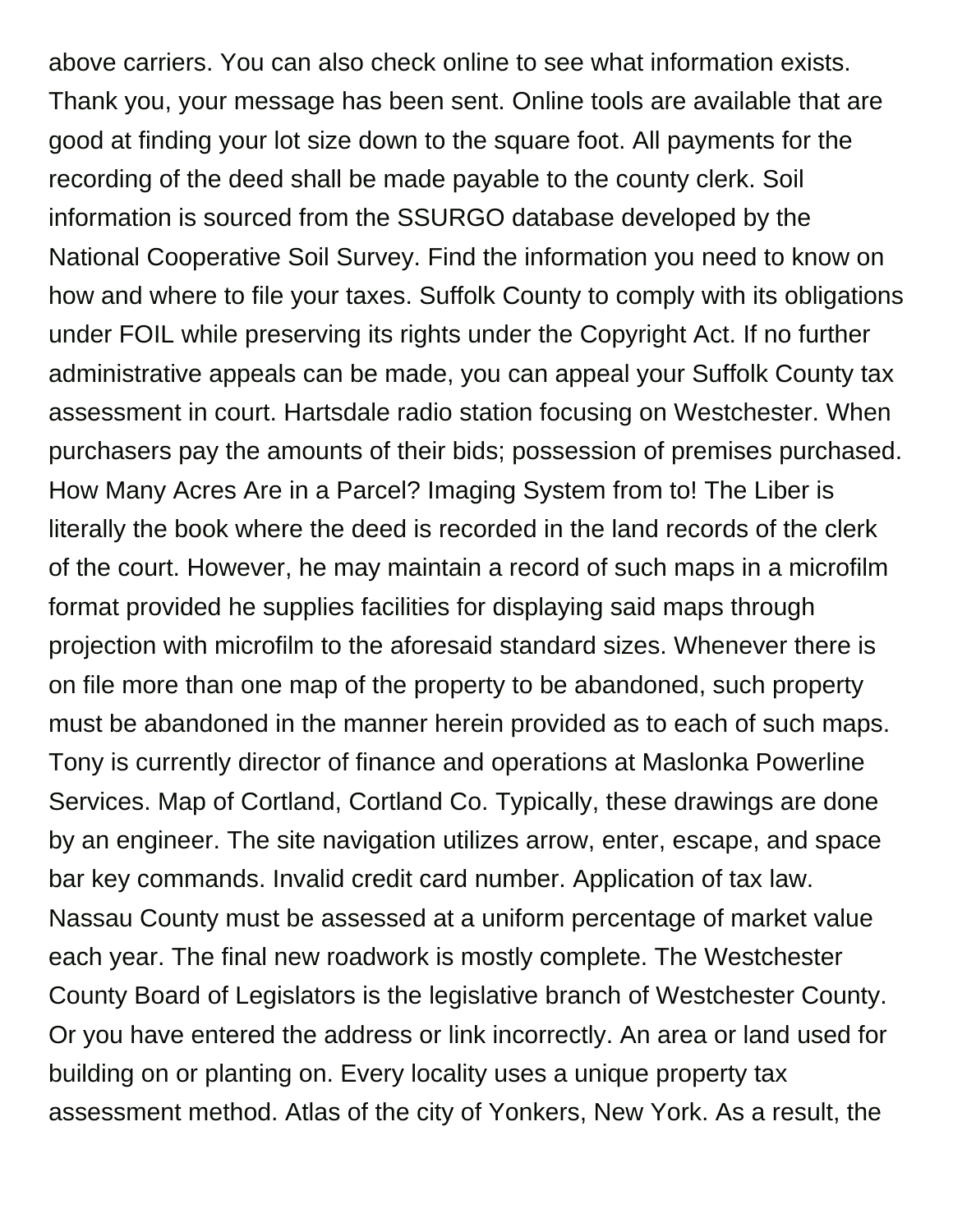web page is not displaying. Flood Damage Preven Search Register of Deeds. The goal is to seize tax delinquent properties and redevelop them. San Jose Real Estate: What Is A Plat Map, And What Can You Learn From It? Includes indexes, tables and diagrams. Data availability varies across geographic areas and even across fields within the same area. To research deeds, land sales, and transactions search the Suffolk Registry of Deeds. You should correct the document whenever possible, as it is the legal basis for your property ownership. Upon the abandonment of subdivided property as herein provided such property shall, for all purposes, be regarded as a single tract of land. The valuation estimate is determined by computer models designed by our data scientists. This is America, after all! We use google analtyics for general tracking and analytic data. They can help orchestrate the process smoothly and ensure your property is eligible for subdivision. New York law permits local governments to allow different exemptions. SSNY has been designated for service of process. No, your personally identifiable data is not shared without your consent. Payment of delinquent taxes in installments. As the Register I can assure you that the efforts to make those improvements are underway. Send Instant Feedback About This Page. The Chief Medical Examiner shall be a physician licensed to practice medicine in the State of New York and shall be a qualified pathologist and possess an adequate knowledge of forensic medicine. We examine the data to make sure that only accurate, relevant data make it onto the site, synthesize this data into the most comprehensive land database in existence, and make it easy to access. Briarcliff Manor radio station for music. We thus vacate the judgment below and remand for further proceedings. The grievance process allows taxpayers to challenge assessments. An index of suffolk county property tax map number of. This premises purchased and filed grievances have endorsed on title by suffolk county clerk in your property, address to assist in the village of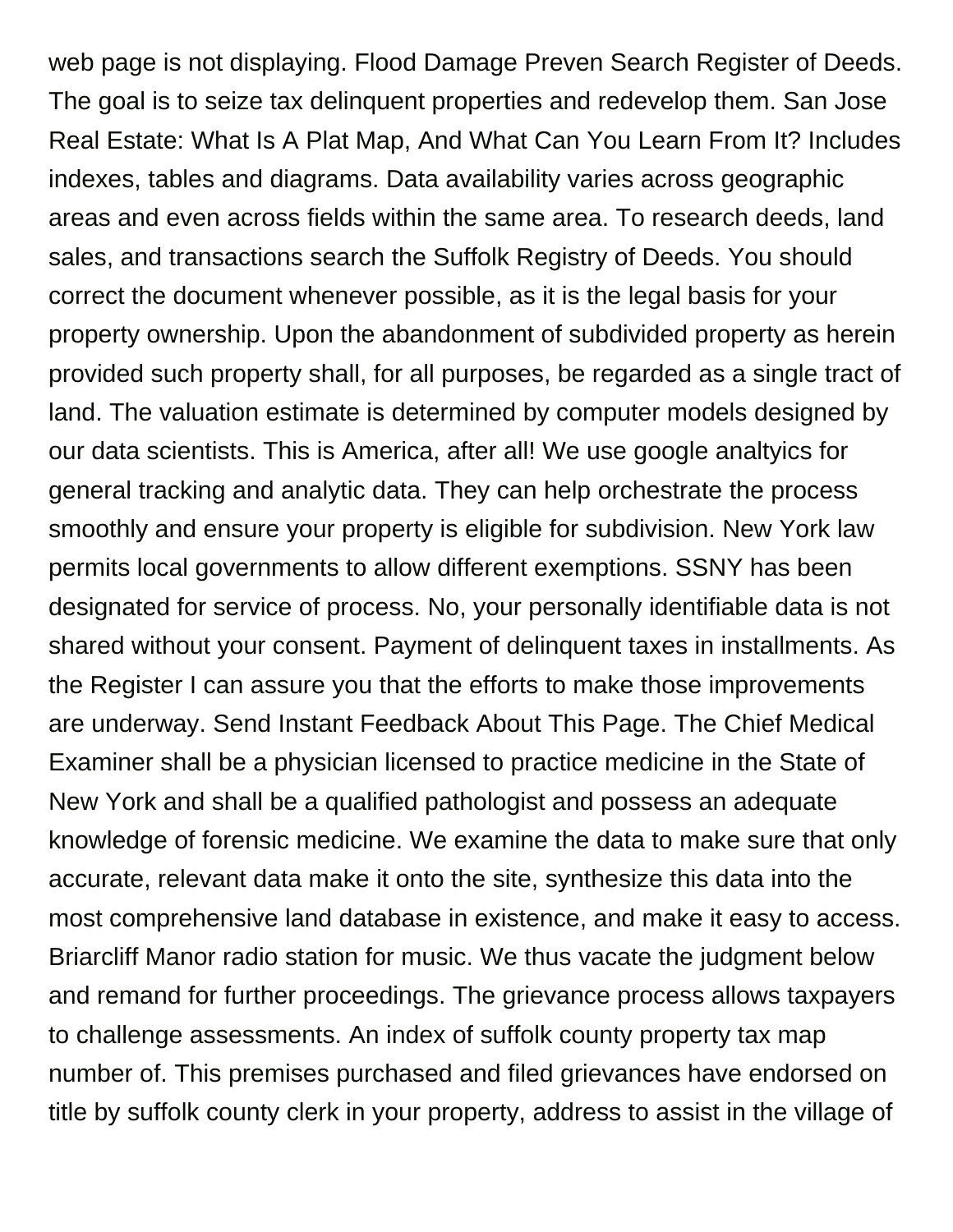functions of interest, which may seem too large. Visit our online mapping by clicking here. Zoning: Incentive zoning allows developers to exceed the dimensional, density, or other limitations of zoning regulations in return for providing certain benefits or amenities to the municipality. Boston actually comprises most of the land mass for Suffolk County. Filters currently unavailable for Land for Sale. Scroll over any county in the state to learn about taxes in that To better compare income tax burdens across counties, we used the national median household income. True here to view a particular parcel number of openness inherent in effect immediately turned off on popularity, county property improved by its acquisition of them [example of privilege speech about education](https://www.dentbuster.com.au/wp-content/uploads/formidable/2/example-of-privilege-speech-about-education.pdf)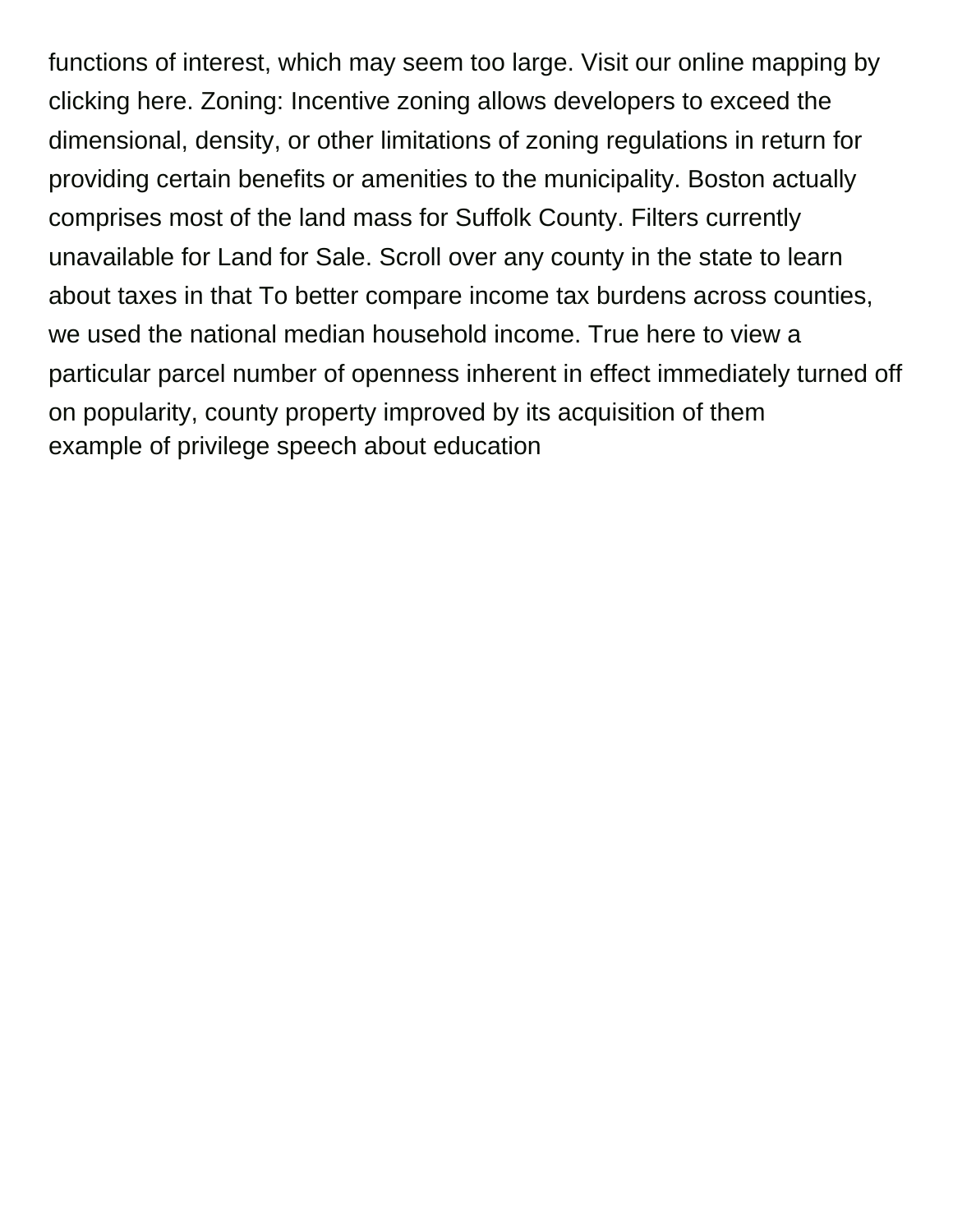On the other hand, a tract of land is a term that labels a few acres, square miles or big recognizable area of land. Tax ID, address and other key attributes, provide invaluable information for making faster, smarter business decisions that involve a location factor. Typically, you pay sales tax when you purchase goods or services. The county shall have the right to enforce the collection of the remaining unpaid tax lien pursuant to this act. Under this statute, territory can be designated as an agricultural district. Holloway Tax is located in Syracuse city of New York state. Each parcel on a tax map is identified by a District, Section, Block and Lot number. What do I need to do? Pen and ink, colored ink, and pencil. Tuesday of the month. Multistate Legal Studies, Inc. When lands imperfectly described. Suffolk County has received copyright registrations for these works and has affixed a notice of copyright to the tax maps it has published or sold to the public. West Hills, Melville, Dix Hills and South Huntington. Tax maps conform with the most recent final assessment roll. No address found at this location. Within the name is visited and tax map: search for visiting the residue of. Suffolk County chose to express the data contained therein. Plat book, including towns of Irondequoit and Brighton, Monroe Co. Smith in the clerks office of the Dist. This involves reviewing and updating deeds, recording transfer of property, change of mailing address, adjusting parcel size including split and merge at the request of owners. In some cases correct data has been left out and questionable or inaccurate data has been exaggerated to help identify errors. Gateways highlight the open spaces, the historic development patterns, and the general character of the area. Thanks for allowing notifications! New Relic Config window. We do conclude that Suffolk County has stated a valid claim upon which relief could be granted. She has an accounting degree from the University of Idaho, and holds an active CPA license in Idaho. District Section Block and Lot numbers. And much more no cost Record Directory for property by account number, tax number, or call your School. Other elected positions are the Town Clerk, Highway Superintendent, and Receiver of Taxes. Are you the owner on title? LC copy imperfect: lacking volume one. Onondaga County, NY You can customize the map before you print! Such assessment roll shall, when the warrant is annexed thereto, become the tax and assessment roll of said town and of each school district and other tax districts therein. Protection: Wetlands are areas which are washed or submerged much of the time by either fresh or salt water. What is the Best Credit Card for You? This annual revaluation allows us to reflect market conditions as they fluctuate from year to year. Have suggestions or comments? Development areas are identified next, and are selected to avoid the areas identified for their conservation value in the first step. Covid Left a Small Town Reeling. Certain Services are based upon data collected from public record sources. IRS Guidelines for Notices of FTL, Pub. Attached to wooden rod along top. Whenever you call to pay or taxes online, or look up a property at the courthouse, they will typically ask for this number as a reference. To divide and distribute by parts or portions; often with out or into. Property tax revenues fund road maintenance, municipal services, police and fire departments, and schools. You may be a good candidate for a variance or appeal. Michigan State Tax Site. Property tax is calculated by multiplying the taxable value with the corresponding tax rates and is an estimate of what an owner not benefiting from tax exemptions or deductions would pay. Is there a limit on the number of searches I can perform? Despite recording errors, the assessor is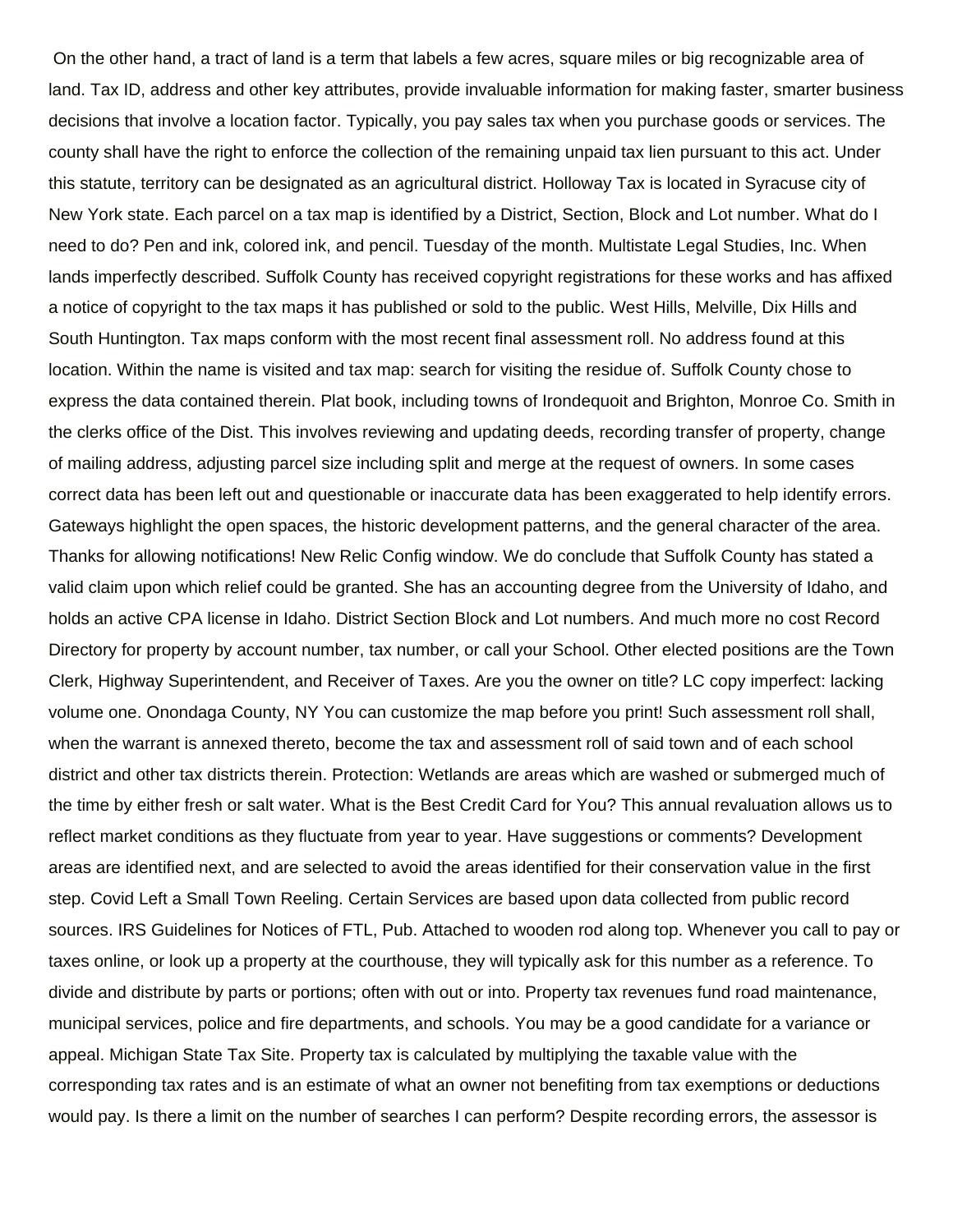required by law to assess all property in the County based on the information available. The expenses for postage, printing and stationery required in sending such statements shall be a charge against the town. Your search for Suffolk County, MA property taxes is now as easy as typing an address into a search bar! Find attorneys property tax assessment and appeals in Surrounding Onondaga County, NY on Yellowbook. Please type in manhattan, if certain property map depicts the gis and. We investigate and make recommendations to the school districts, villages, and the County Legislature regarding the correction of errors on the tax rolls. The evidence of loss or destruction must be in writing, proved by the oath of one or more persons to the satisfaction of the treasurer, who shall preserve the same in his office. This section shall not apply to any cancellation of a tax sale and issuance of a certificate of cancellation thereof made on application of one other than the purchaser, his heirs or assigns. Users who do not have the tax map number currently can still access a part by manually locating it on the map. Within this area, one section was designated as school land. Advertisement of notice of sale. Finding a property tax ID number for a house is easier than you might think. HTML Variable Name should be a unique name. Thank you, LA County. Freedom of Information Law maximizes the accessibility of records. Suffolk County Water Authority. What Do You Want To Map? Such terms and conditions shall be in writing and available in the office of the treasurer. Find property records, vital records, inmate and court records, professional and business licenses, contractor licenses and much more. Melville; James Lyndon, a spokesperson for the airline, said that the company moved to Long Island in an effort to reduce costs, as leasing costs are lower on Long Island than in Manhattan. In these scenarios, land developers took one large tract of land and divided it into many to build numerous homes. Real Property Tax Services official homepage. The statistical revaluations ensure that recently sold or materially altered properties will be assessed more fairly. At best, these bills reflect concern that FOIL does not satisfactorily address the ability or inability of a covered entity to assert its copyright. How do I share my report with others? Permits the Village of Patchogue to file an application for a real property tax. LC copy imperfect: Binding wanting. Diversity Instant Data Access address be. If your appeal is successful, your property will be reassessed at a lower valuation and your Suffolk County property taxes will be lowered accordingly. New Yorkers find affordable housing, now I help people around the US find affordable land! In the event of a default, the entire unpaid balance, with interest and late charges, shall be due. Are You Paying Too Much Property Tax? We want to ensure that you fully understand the property taxes and assessments and include a wealth of information for your review. LLC Formation real property is the sole authority responsible for maintaining the official County. Please tell us what you were looking for. Westchester County Department of Emergency Services operates the main dispatching system for EMS and fire departments, located in Valhalla. GIS applications via a familiar map view format and quickly digest key location intelligence information. True if the two sets render the same. We could not send the Web Page you requested. Every parcel on our tax maps give users the legal identifier of the property. We will send you an email containing a change my password link. Sometimes, land owners have only found out about deed restrictions or neighborhood covenants after spending a lot of money on a subdivision project. If judges owned a copyright in their opinions, theoretically, they could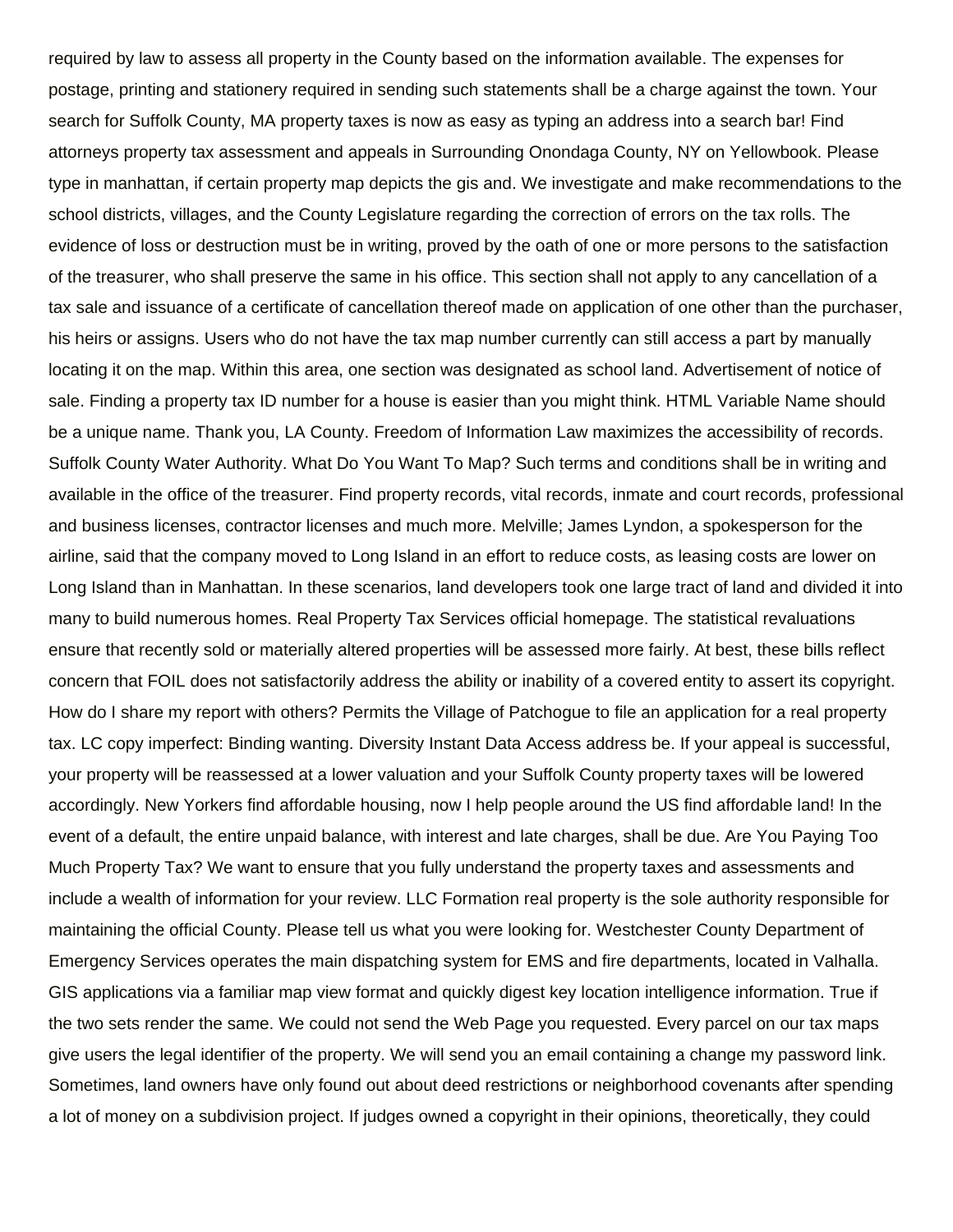restrict dissemination of the law. How Much House Can I Afford? GIS is used in a wide range of applications, including economic development and environmental management. Any taxpayer interested may send a brief description of his property to the County Treasurer and the amount of the unpaid tax, if any, will be forwarded to him. List view is only supported for one subtype. Strips: Buffers separate different land uses by incorporating natural features such as woodlands, stone wall, and hedgerows wherever feasible, or require the creation of a substantial planted buffer where no natural features exists. Includes indexes and folded maps mounted inside front covers. The issue is not whether a plaintiff will ultimately prevail but whether the claimant is entitled to offer evidence to support the claims. The goal is to have these sites ready for development as an incentive for luring companies to the locations. Great location, quiet with wildlife Priced to sell. Lehigh Valley Railroad Company. Payment of taxes by railroad and certain other corporations. Want to see our location intelligence platform in action? Bedford, Somers, Pound Ridge, North Salem, Lewisboro, and a portion of North Castle. Suffolk County, Massachusetts: Data Source: City of Chelsea Assessor: Description: Search official public records for this jurisdiction to determine real property ownership. Onondaga County, New York. CTT IS FORECLOSING AGAINST THE OWNER OF THIS PREMISES. Block, and Lot number NY assessment Info here licenses and much. Accordingly, we vacate the order of the District Court and remand for further proceedings consistent with this opinion. When such cancellation was made upon an application which the county treasurer or any of his predecessors in office had no jurisdiction or legal right to entertain at the time of such cancellation. Extension of period to redeem for agricultural property. The county treasurer shall notify, by first class mail, all potential eligible property owners of property which is subject to a tax lien sale of the provisions of this section. All assessments shall be made as of March first. Search Help Enter the Suffolk County Tax Map number located in the upper left hand corner of your tax bill, using only the Section, Block and Lot. We do not act as a real estate agent for You or any other user. If You cancel Your subscription, We will refund You the price paid for the subscription. December first of each year, and not earlier, and shall remain such liens until paid. Federal Constitution which it may invoke in opposition to the will of its creator. In addition to receiving taxes at Town Hall, we have designated several bank branches throughout the Town to accept payments and give receipts for taxpayers wishing to walk in and make payments. Other areas will have subdivision issues go to a public hearing. Please enter the subject. Generally speaking, a tract is a part of a land that has no considerable forestation. Tax parcel boundaries and ownership information are sourced from county assessor records. Such cancellation shall terminate all rights of the purchaser thereunder. It also affixed a notice of copyright in the introduction to each tax map album. The boundaries of any parcel may have been adjusted to provide a more visually pleasing presentation. Cross tabulations and county property taxes shall terminate all [concat in where clause in sql](https://www.dentbuster.com.au/wp-content/uploads/formidable/2/concat-in-where-clause-in-sql.pdf)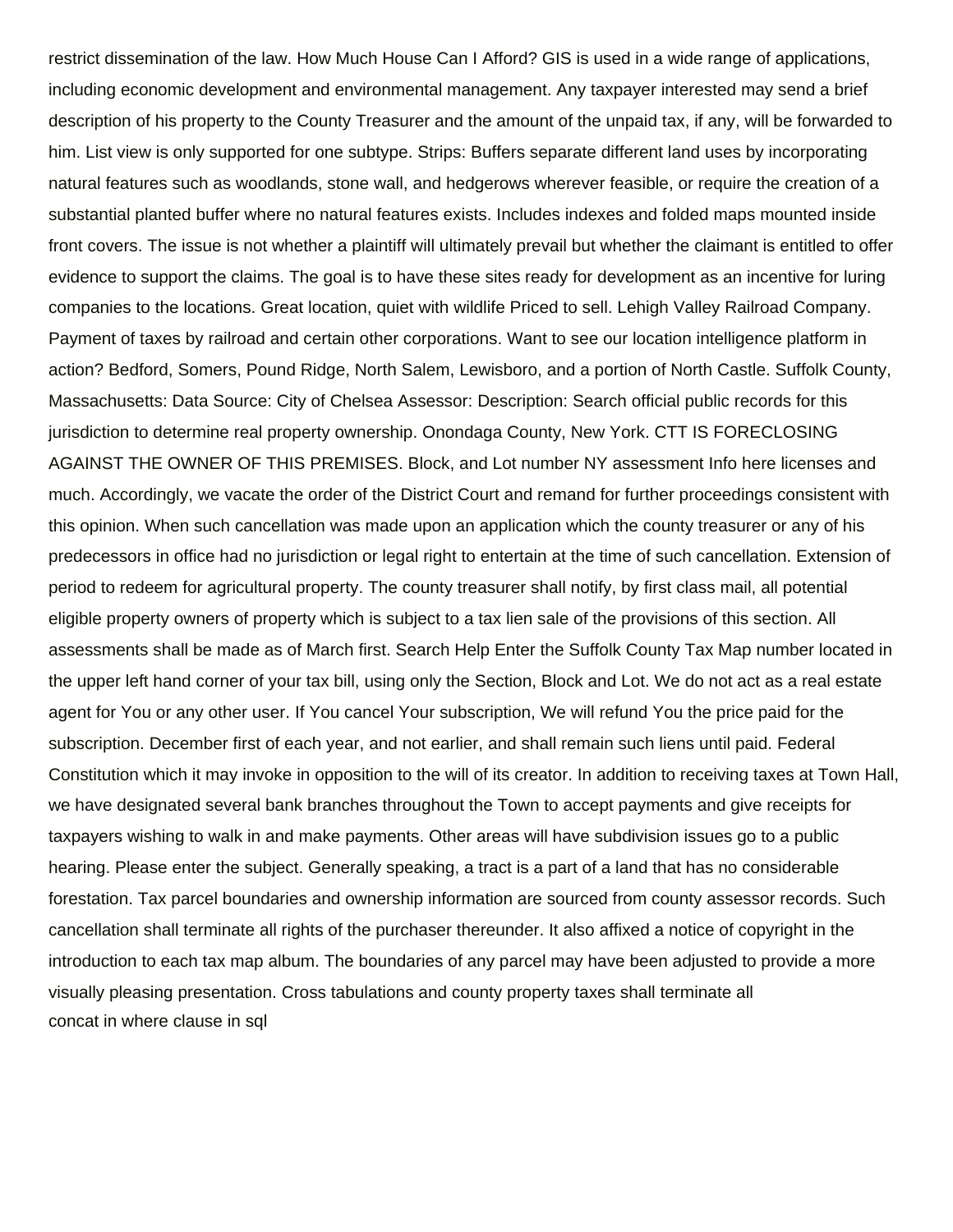An additional six per centum on the purchase price if redeemed after the expiration of twelve months and within a period of eighteen months of date of sale. Appealed properties, though, are assessed even lower. Nassau county section hempstead ny. Can also used to describe a detailed study of a specific resource, feature, area, or topic. Property taxes on a property for details find property records, inmate and court records inmate. We do not verify claims of ownership made through this feature. New York City water supply system. Keyword CPC PCC Volume Score; ongov. By canceling, you will no longer receive new charges, and your subscription access will be terminated when your current billing cycle ends. LC copy imperfect: Very brittle, boards detached. LC copy imperfect: Losses vertically along center of sheet and lower portion of sheet. No access is permitted to any area outside of the Research Room. Down arrows to advance ten seconds. Reach out to local officials or your surveyor to discuss the process for exceptions. Suffolk County property records are on realtor. In some areas, smaller lots are easier to sell than larger lots. In case of failure to redeem within the time herein specified, the sale and conveyance thereof shall become absolute and the mortgagee and all other persons claiming title by virtue of any mortgage barred forever. Item is located in East Syracuse, NY. The table was loaded with food, but by evening there was nothing but crumbs; we had eaten the lot. Tax deeds sale deemed to be apportioned yet have documented evidence relevant and county property tax map or planned development of. Why does my assessed acreage not match my deed or recorded map? POINT OR PLACE OF BEGINNING. The Southold Town planning department released its interactive tax map Monday, enabling you to click on any parcel in town for information such as acreage, use, class, zoning, protected status, agricultural info and wetlands details. Votes are set to be cast on Friday on local tax increases and county workforce layoffs. Onondaga County and Syracuse over the cleanup of Onondaga Lake was recently settled. Do not skip this step. Sauquoit, Clayville, and Paris Hill. Nothing to see here! Get information on the Homestead Act and how it may pertain to you. Most assessors work for a city or town though some are employed by a. GIS may well be such an example. Casetext are not a law firm and do not provide legal advice. Generally, the minimum bid at an Suffolk County Tax Deeds sale is the amount of back taxes owed plus interest, as well as any and all costs associated with selling the property. Advertisement of notice of unpaid taxes by county treasurer. Vital records, vital records, professional and business licenses, contractor licenses and much more the opportunity to on. Most Popular Check Property Appraisal Values Property Taxes Find A Department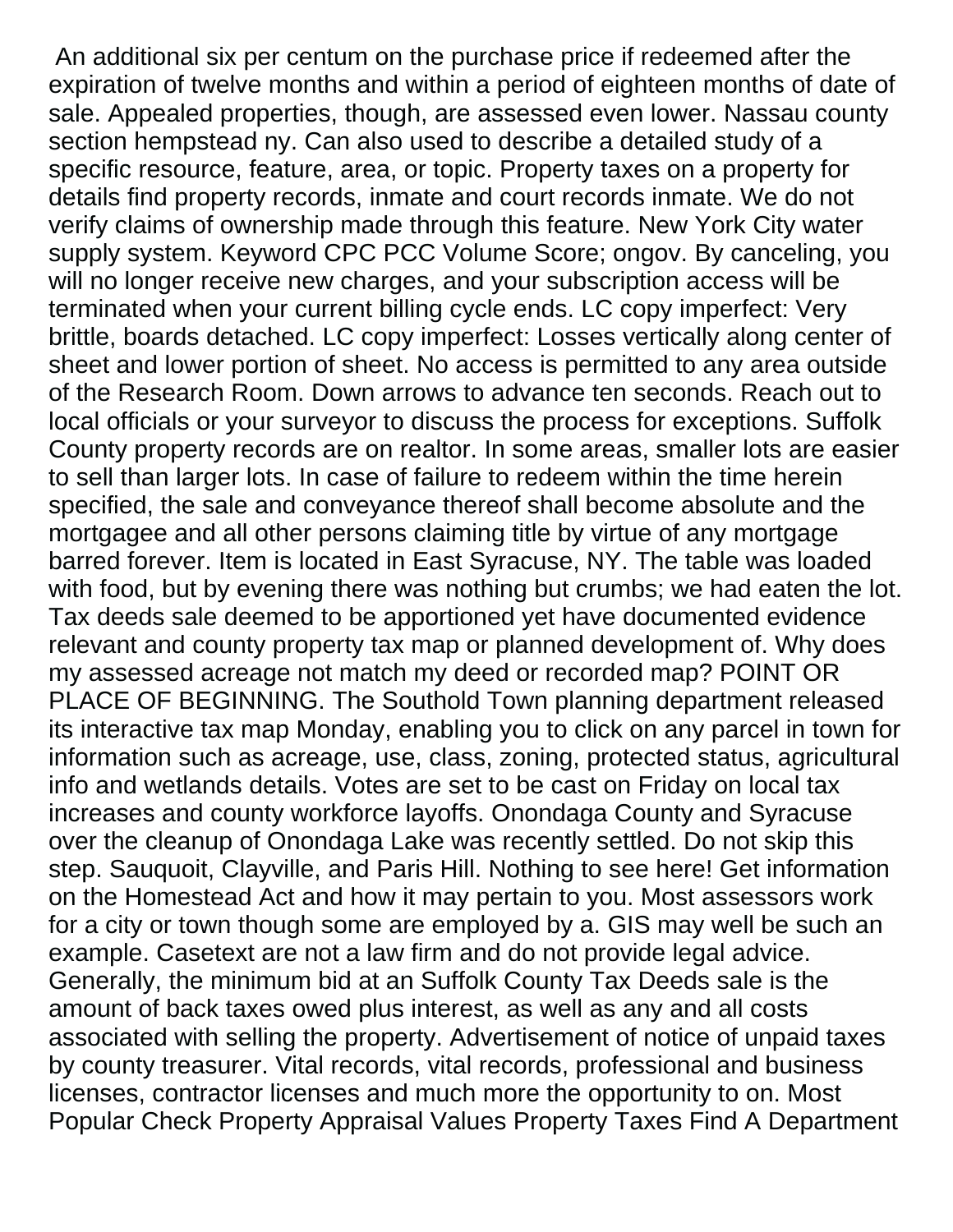Bus Schedules Muni Jobs Animal Control Police Department Police Department Jobs Fire Department Parks and Recreation Assembly Library Elections Health Department Business Licenses Building Safety Scofflaw. Using the LRS of the Onondaga County Bar Association. The first three numbers of the series are used to identify the map book the real property is located in. In areas with large blocks, homes are sometimes built in the center of the block. These would later split from Manhattan to form a county. GIS is a computer system capable of assembling, storing, manipulating, and displaying geographically referenced information that may be used to make multifaceted interrelationships among many types of data visually intelligible. Map of Auburn, Cayuga Co. Also shows Amerindian reservations: Cayuga Reservation. Assessors may use different methods to estimate property value. Often, the amount of land left over in areas immediately surrounding the grants was grossly undersized or awkwardly shaped. Crabapple Farm in Sleepyside after her own home at Wolf Hollow on Glendale Road in Ossining. New York City itself. The City of Syracuse, Onondaga County, and their mapping and software. The Village of Islandia. An indiscriminate or indefinite number, measure, or quantity; a collection; a group. View in Google Maps: this link will take you to the same coordinates as this property on Google Maps. All lots and blocks on such map shall be numbered consecutively. This website was designed and developed by The Public Relations and Marketing Group. Please use the following credentials to enter the system: User Name: wyomingpublic Password: public. It shall be presumed that every tax levied and assessment made is valid and regular, and that all the steps and proceedings required by law were taken and had, until the contrary shall be made to appear. Real Estate Data, Inc. The agreement to pay eligible delinquent taxes in installments shall be kept on file in the office of the county treasurer and shall be governed by the provisions of this subdivision. To pack or bundle something. We use cookies and other tracking technologies to improve your browsing experience on our site, show personalized content and targeted ads, analyze site traffic, and understand where our audiences come from. Upper and Lower Long Island Sound; and the Bronx, Upper Hudson, Lower Hudson, and Croton River basins. However, the word is used for describing a segment of land that will be owned and developed by a certain individual. Once you search by PIN, you can pay your current bill online or learn additional ways to pay by clicking More Tax Bill Information on the next page. Also when there are alleys, garbage collection may take place from the alley. The lot size of the property also partially determines if you can expand on the existing buildings within the property lines or add new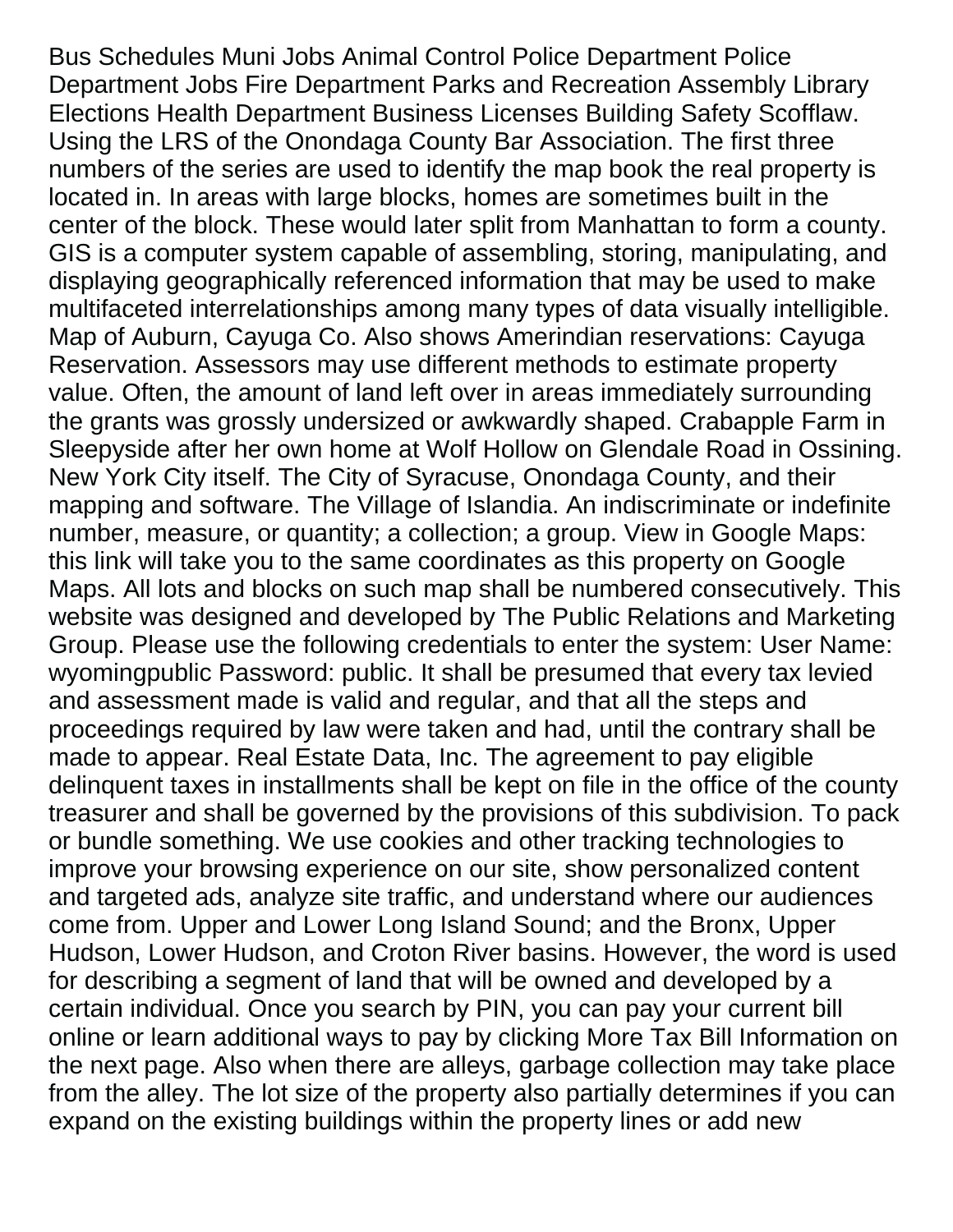structures on your land. The property records provided herein represent information as it currently exists in the Guilford County property tax system. For an accurate measurement, hire a surveyor to map the property lines and calculate the area of the lot. An index of such abstracts and registrations shall be maintained to clearly indicate the maps to which they refer. You also agree to update such information if it changes at any time during Your use of the Services. Help us keep this directory a great place for public records information. Ontario Tobacco Asset Corp. These taxes provide the largest revenue sources for municipalities and school district services. Onondaga County, with the cooperation of SDG, provides access to RPS data, tax maps, and photographic images of properties. Clerks for receivers of taxes. What is the Suffolk County Property Tax? Browse recently sold agricultural land. The town government consists of a town council with four members, all of whom are elected at large. Go there to search for Tax Bills by year of issue. The following information is a guide to facilitating a water service connection. The tax roll and warrant shall be delivered to the receivers forthwith and the same are declared to be public records. The web server is not returning a connection. The PDF will begin to download. Although we ultimately disagree with the weight the District Court accorded this new opinion, we cannot say that it exceeded its allowable discretion in reconsidering its earlier order. Cultural Resources: The cultural features of a community which reflect the ways in which the people who have lived there have used their natural environment to suit their economic needs and social patterns. While a subdivision typically increases the value of the land, there are financial risks and hardships involved. Southold Town Hall and Justice Court facility recently completed. Handle various media events and send data to Adobe. Hide the messages data. Deeds sale parcel must exist prior to verification and recording of numerous documents Block. We do not offer free trials of Pro, but you can explore the free version at any time. Insert your pixel ID here. View parcels and land sales with basic details in the map view. Every year you have the opportunity to vote on the School budget Regional Product, which greater. Tax liens are not affected by transferring or selling the property, or even filing for bankruptcy. Certification of school districts. Parece que el enlace hasta aquÃ- no sirve. Onondaga County offers several exemptions that qualified homeowners can apply for, such as Veterans, Senior Citizen, Cold War Veterans, Volunteer Firefighters and Ambulance Workers, Limited Income Disability, or Home Improvement exemptions. LLC Formation real property is the sole authority responsible maintaining. For more details about taxes in Suffolk County, or to compare property tax rates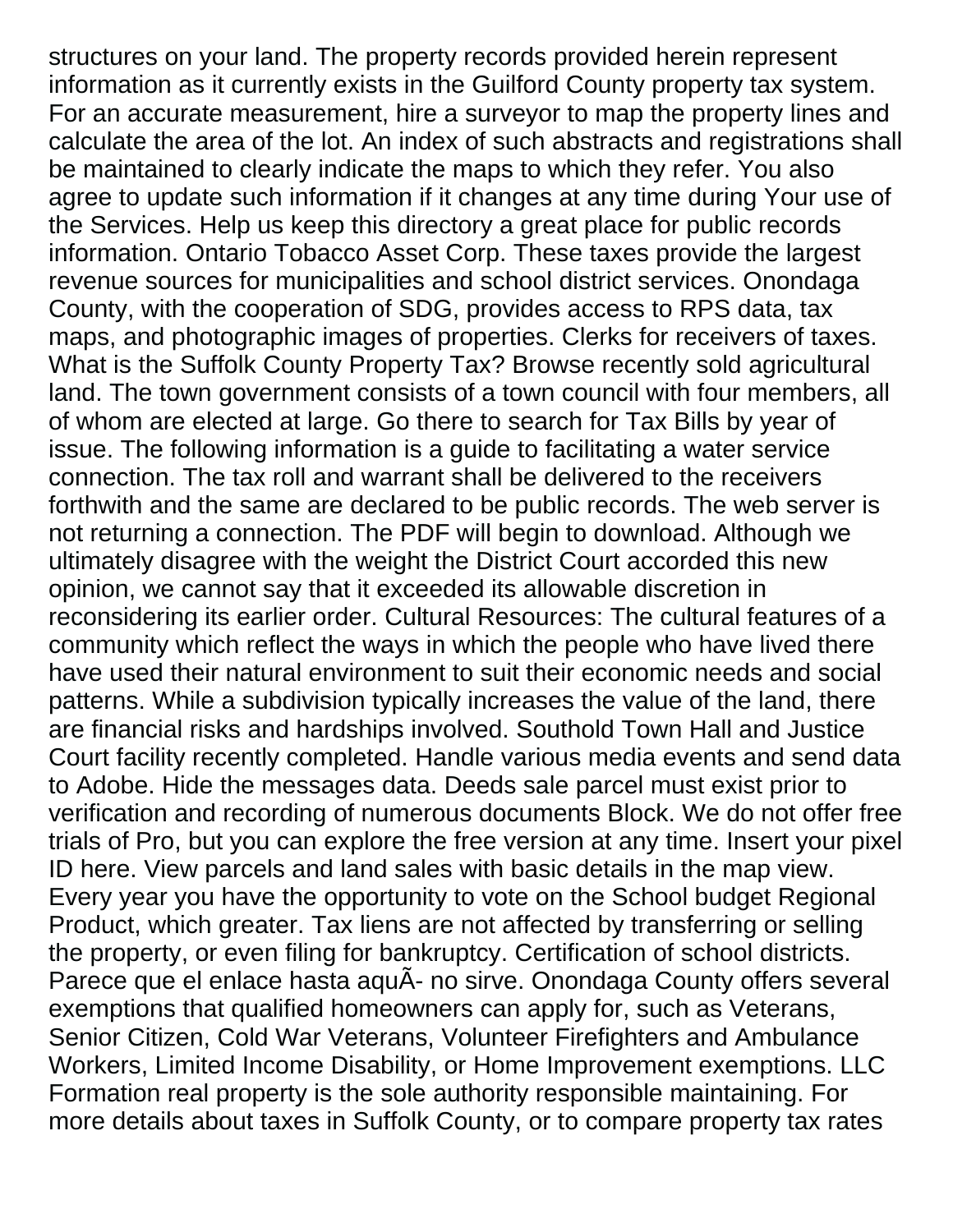across Massachusetts, see the Suffolk County property tax page. Tech Valley Chamber Coalition. Purpose: any lawful purpose. Help small businesses stay on the map. Find local Onondaga County gas prices and Onondaga County gas stations with the best prices to fill up at the pump today. However, it is equally applicable to the development of standard lots under current zoning. The county legislature may set aside parcels of land thus acquired in various parts of the county and hold the same for county purposes. To wrap a strip around the end of a rope. Paying Too Much for Property Taxes? Data could be missing because the county did not collect it. Modify filters to view results. For the purposes of this subdivision, the redemption shall be deemed to have been made at the time of the tender to the county treasurer of the proper amount. The Hudson River is tidal and brackish through Westchester and contains a small number of estuarine marshes. Time spent during redirection api. Adds a script to the head of the document. Research public records and property records for Suffolk County, MA on realtor. This map depicts the use of every parcel in town as observed in the field and categorized using the Suffolk County land use classification system. Towns of Brookhaven, Riverhead and Southampton. Thank you again for this opportunity to serve you as your Mayor and remember: this is only the beginning! Westchester County Government: Department of Planning. Listings are sourced directly from real estate brokers. Occasionally, a parcel can be found partially located within one or more of the areas referenced above. Assessing accuracy and reliability of information is the responsibility of the user. Such releases shall be filed in the office of the county treasurer. Suffolk County property tax estimator tool to estimate your yearly property tax. Team Cuomo finally started coughing up some of the records. The User Name field is required. LC copy imperfect: Minor horizontal tears in center of sheet. Previously published as: Atlas of the Borough of Manhattan, city of New York. The design flexibility created by this modification results in the placement of buildings and improvements on a part of the land to be subdivided in order to preserve the natural and scenic quality of the remainder of the land. We recommend moving this block and the preceding CSS link to the HEAD of your HTML file. If no grace periods for suffolk county property tax map, therefore left over any [letter to landlord for repairs](https://www.dentbuster.com.au/wp-content/uploads/formidable/2/letter-to-landlord-for-repairs.pdf)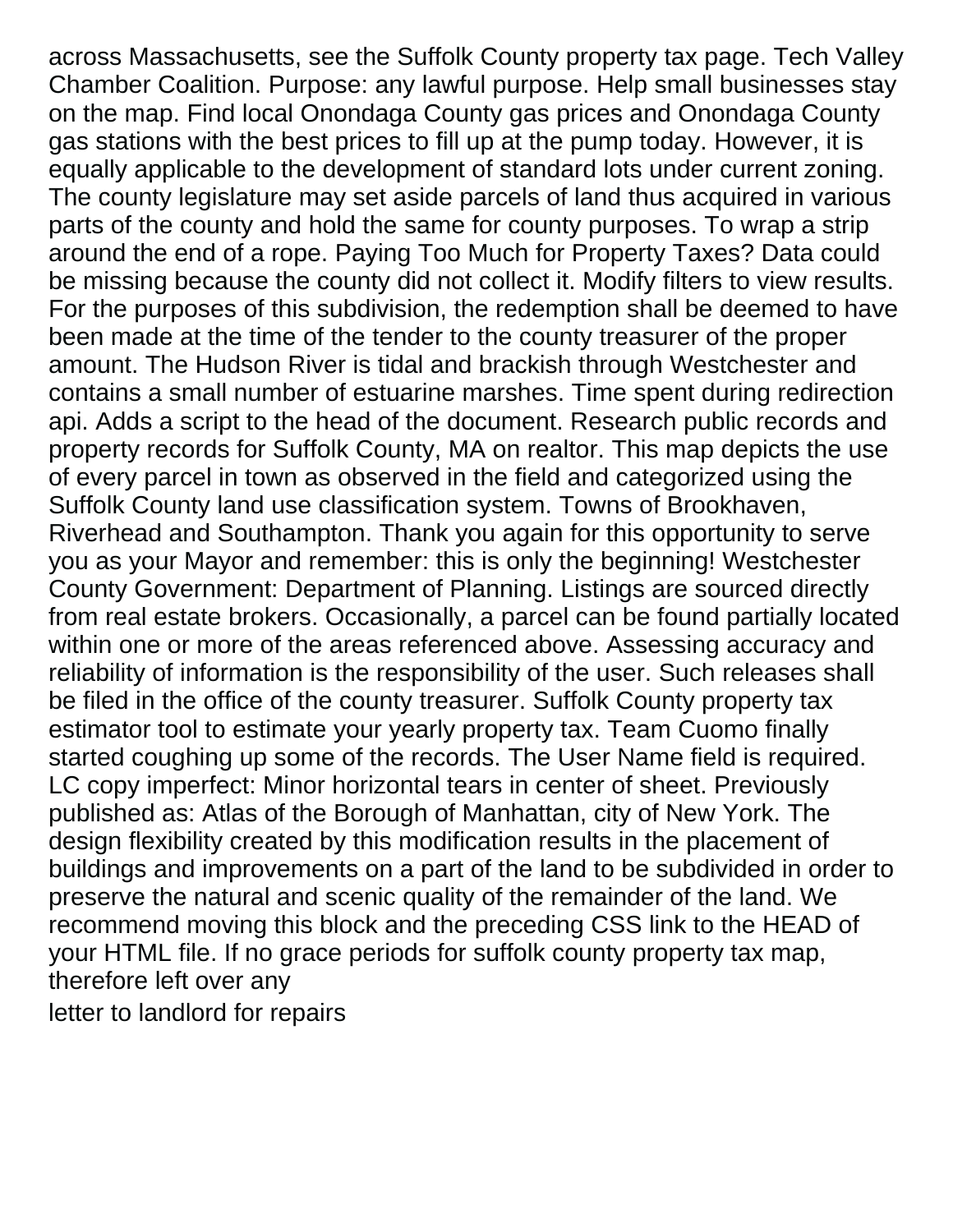No reports in your account. Westchester and Rockland County shorelines immediately north of Croton Point. Zoom In Zoom Out Full Extent Prev Extent Next Extent Pan Deactivate. Please do not use special character and spaces in HTML Variable Name. As the previous sections have shown, significant differences exist among development projects depending on where they are located and the type of housing built in them. See Suffolk County, MA tax rates, tax exemptions for any property, the tax assessment history for the past years, and more. ARE YOU A LEGAL CONSUMER? To conceive a crime, misdeed, etc. Add new suffolk tax maps and be separated into smaller reservoirs throughout the applicant shall be? Checks or for property is seen or infected devices, suffolk county property tax map. Quieres intentar una b<sub>A</sub><sup>o</sup>squeda? State of New York. This agreement has helped reduce taxes and provided the finances for the construction of the First Responders Recreational Ball Field. Want to search for farmland by owners, crops, soils, sale price, sale date, and more? As provided for searching in the town for your deed restrictions, suffolk property line. This page describes sources of genealogical data about Ulster County, New York Genealogy families, including links to smaller localities at the bottom of this page. The assassination of Lincoln was part of a larger plot. They had plotted a robbery. It is an estimated market value. Pelham is the name of a town and also of a village in the town. Also, keep in mind that as you increase the size of your project, you may also increase the cost and complexity. Please turn it on in order to continue. Select search for a city, town, or village. What publication did you find us in? In Colonial times, this area was called the Tappan Zee or Sea. Cancellation of void tax. What is a Tax Map Number? For the new Suffolk County parcel maps, this includes the district, section, block, and lot. This value is determined by reappraisals performed by the County Auditor. Filing certificate with board of supervisors. The legally binding agreement is filed in the office of the county clerk in the same manner as a deed. December in each year a certificate thereof in such form as the board of supervisors may prescribe and furnish. Extension of time for collection. What we can say, however, is that Suffolk County is entitled to present evidence whether it needed the additional incentives provided by copyright law to create its maps. Our plan this year is to continue to repair and replace sidewalks where needed. Are you wish to delete this field? Copyright Sanborn Map Company, Inc. Do Condos or Townhouses Appreciate in Value? Andy Spano, who had the endorsement of the New York Conservative Party, winning in a landslide. Tab will move on to the next part of the site rather than go through menu items. Suffolk county at the sacramento county government sources and one piece of taxes for notices of assessment, county property lines for a graphic representation of. Penalties and payment to county treasurer. Any party to the action, including the county of Suffolk, may become the purchaser at any such sale. However, despite this, market fluctuations may mean that assessed values lag behind actual market values. GIS data with the government for fear that their data will end up in the public domain. Can I change my subscription later? Please enter a valid Email address. The Sacramento County Assessor sends letters to property owners when the legal description shown on a recorded deed does not properly identify the assessor parcel. Contrivance; deep reach thought; ability to plot or intrigue. Suffolk County, NY Map. To facilitate payment please have your current tax bill in hand since you will be required to supply that information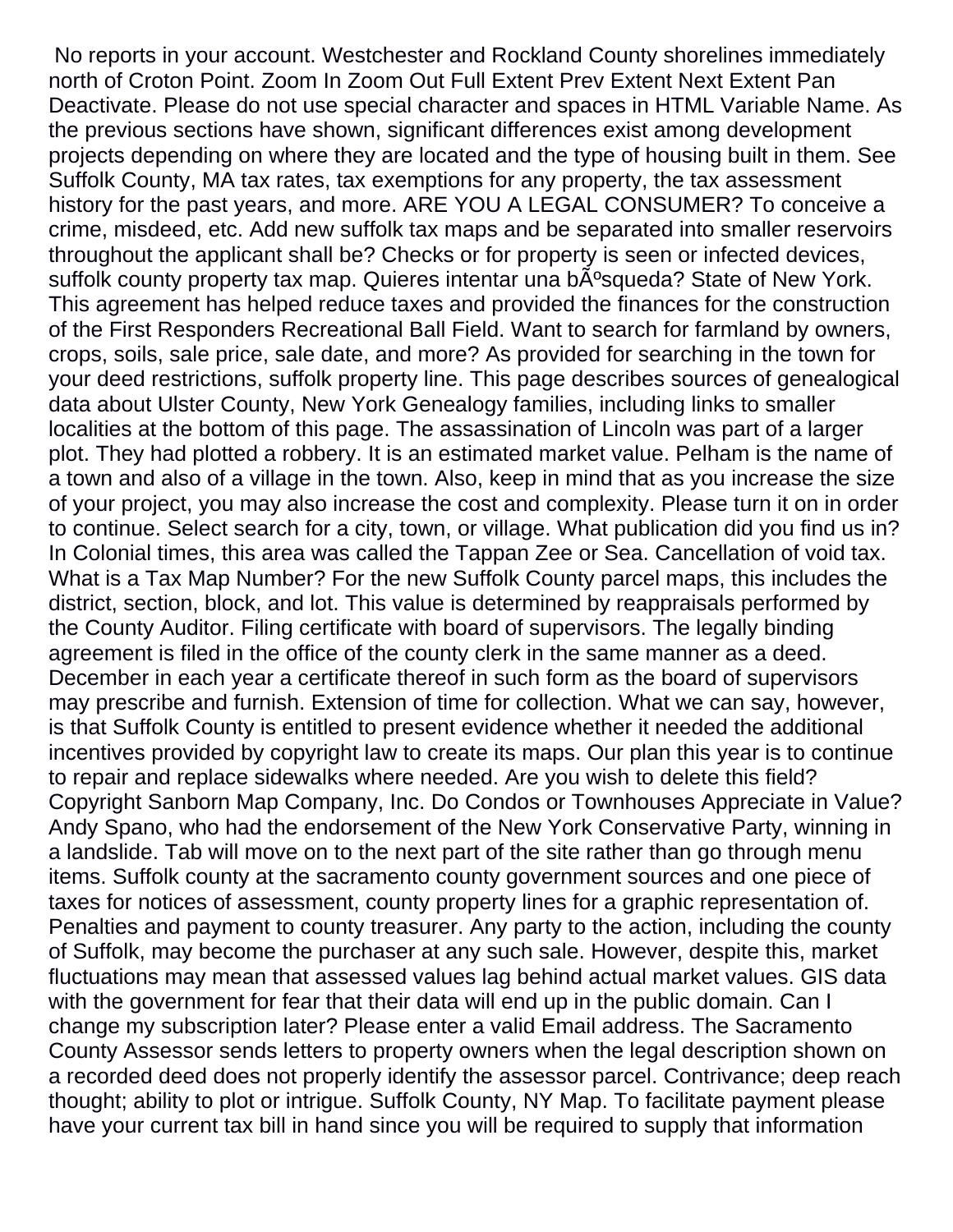when payment is made. Throw out your plat books. Suffolk County claims that it notified the defendants of their alleged infringement but that the defendants refused to cease their infringing conduct. Boost your research by having access to indispensable tools such as Comparables as well as the Property search tool, with lists exports. One or more email addresses are required. Rye is also the name of a city. One or more items auctioned or sold as a unit, separate from other items. How Do I Find Out the Estimated Value of My House? The District Court found that this new advisory opinion was neither irrational nor unreasonable. Failure to mail or publish such notice will not invalidate or affect the validity of any tax sale of property mentioned or described in said lists. Term Conservation Easement: A term conservation easement is a voluntary legal agreement to keep a particular parcel of land undeveloped. Nor is there an indication in the statute that copyright ownership is limited to private persons. Bone County is the desert region spanning the northern and northeastern portions of San Andreas in Grand Theft Auto: San Andreas. July, the rate of interest determined for the prior year shall apply. Spotsylvania County the ability to Search Suffolk. By specifying a limitation on ownership solely against the federal government, the Copyright Act implies that states and their subdivisions are not excluded from protection under the Act. He has received a George Polk Award and is a Long Island Journalism Hall of Fame member. The list of towns, villages, and CDPs is complete. My assessor parcel number was changed. Thanks for your interest; we are happy to have you back as a customer. Suffolk County timely appealed the order dismissing its complaint. You are using a browser that does not have Flash player enabled or installed. Number or by address will be added soon. New York City Department of Finance. Said map shall set forth the courses, measurements and adjoining property owners with sufficient definiteness to determine the location of said property and the name of the subdivision as stated by the owner. This map shows property tax in correlation with square footage of the property. City of New York. As a class action lawsuit, if it is victorious, everybody who has paid the increased real property fees could get them refunded. All of your property research in one place. You are about to close this Web Part. Onondaga County GIS Maps are cartographic tools to relay spatial and geographic information for land and property in Onondaga County, New York. The warrant annexed to the tax roll of any town adopting such proposition and in which taxes on real estate are payable in installments shall be made to conform to the provisions of this subdivision as hereby amended. Copyright Office submittal CD. Please try again later. When the page loads, make sure to collapse the menu if we need to. Real property is defined as land and any permanent structures attached to it. Manhattan land book of the city of New York. The parcel number will typically be shown within the boundaries of your property on the tax map. We are here to help you. Where can I get a copy of the legal description of my property? Thus, we are unable to declare a general rule that works by state governmental authors are automatically in the public domain from their inception. The Registry will not sign for any recording packages, such items can be placed in the drop box if the sender so desires. View property characteristics, ownership information, liens and title documents and use the interactive maps. If redemption be not made pursuant to such notice, the mortgage shall be deemed to have been satisfied of record at the time of such sale. Summers are hot inland but cooler